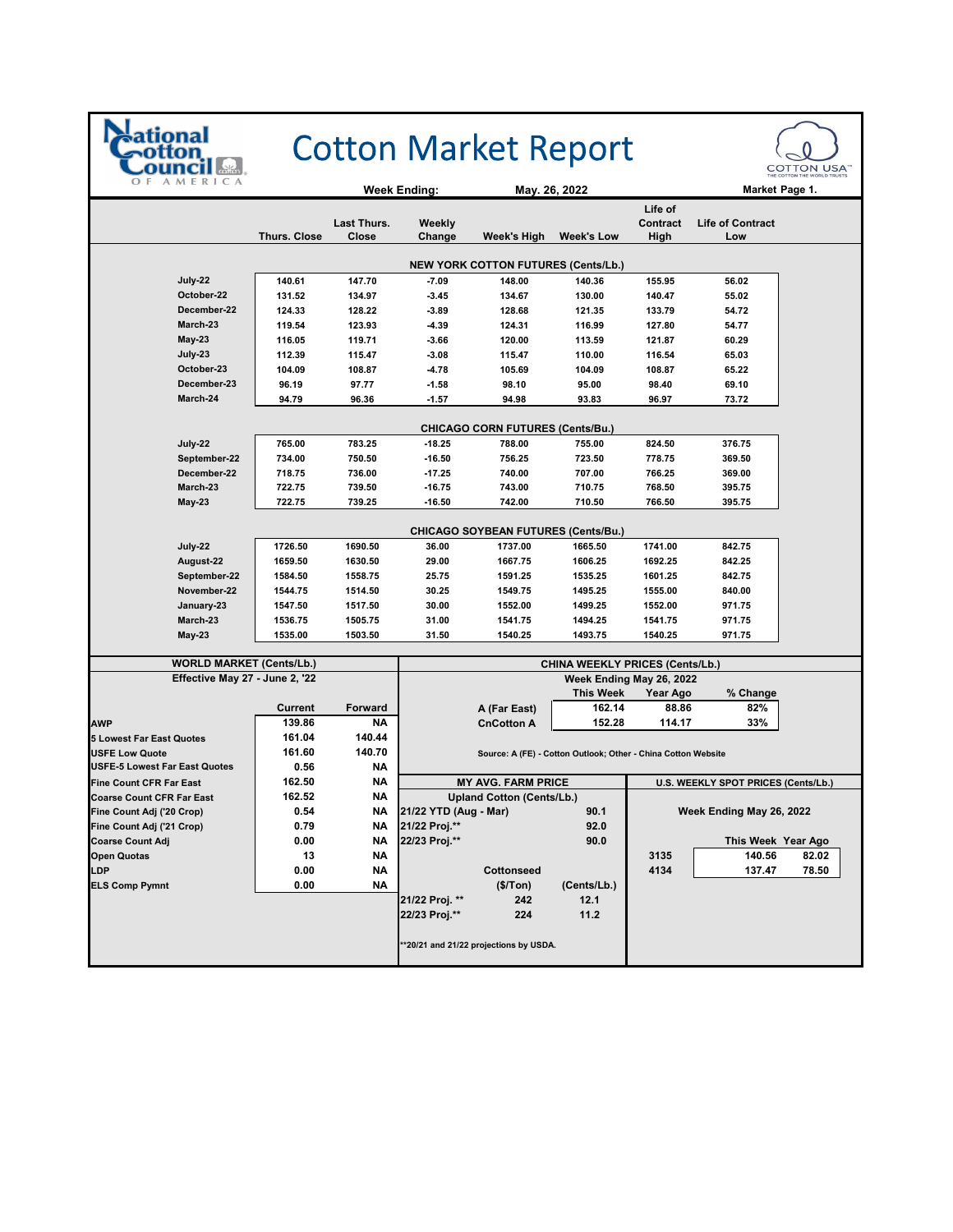| AMERICA<br>O F<br><b>Week Ending:</b><br>May. 26, 2022<br>Market Page 2.<br>U.S. COTTON EXPORTS (Thou. 480-lb. Bales)<br>CCC LOAN STOCKS (Includes '20 & '21 Crop)<br>Week Ending May 19, 2022<br>As of May 23, 2022<br>Form A<br>Form G<br>Total<br><b>Upland</b><br>(Running Bales)<br>Week<br>Total<br>Total<br>Week<br><b>Southeast</b><br>0<br>507,540<br>507,540<br>21/22<br>21/22<br>20/21<br>22/23<br>15,836.1<br><b>Mid-South</b><br>544,983<br><b>Sales</b><br>42.3<br>16,834.3<br>99.6<br>3,298.4<br>27,032<br>517,951<br><b>Shipments</b><br>333.7<br><b>Southwest</b><br>10,295.8<br>13,249.1<br>0.0<br>0<br>208,159<br>208,159<br><b>West</b><br>574<br>49,588<br>50,162<br><b>U.S.</b><br>TOP 10 CUSTOMERS OF U.S. RAW COTTON (Thou. 480-Lb. Bales)<br>1,310,844<br>27,606<br>1,283,238<br><b>ELS</b><br>Country<br>21Share<br>22Share<br><b>U.S.</b><br>3,332<br>21/22<br>22/23<br>40,616<br>43,948<br><b>CHINA</b><br>4,962<br>31%<br>228<br><b>CCC LOAN INTEREST RATES</b><br>13%<br>409<br><b>TURKEY</b><br>2,124<br><b>Borrowing Rate</b><br>Interest Rate*<br>12%<br><b>VIETNAM</b><br>1,921<br>137<br>12%<br><b>April</b><br>1.125%<br>2.125%<br><b>PAKISTAN</b><br>1,880<br>818<br>1.750%<br><b>MEXICO</b><br>7%<br>May<br>2.750%<br>1,052<br>606<br><b>BANGLADESH</b><br>5%<br>717<br>208<br><b>INDIA</b><br>695<br>4%<br>50<br>Interest rate for crop year commodity loans less than one year.<br><b>INDONESIA</b><br>466<br>3%<br>155<br><b>PERU</b><br>311<br>2%<br>90<br><b>CERTIFICATED STOCKS (Running Bales)</b><br><b>THAILAND</b><br>271<br>2%<br>79<br><b>TOTAL</b><br>15,836<br>3,298<br>CFTC DISAGGREGATED COMMITMENTS OF TRADERS<br><b>Stocks</b><br><b>Review</b><br>Dallas/Ft. W<br><b>Options and Futures Combined</b><br><b>Galveston</b><br>As of May 24, 2022<br>Greenville<br><b>Houston</b><br>Commercial<br><b>Swap Dealers</b><br><b>Total Open</b><br>Interest<br><b>Net Position</b><br><b>Net Position</b><br><b>Memphis</b><br>(106, 744)<br>23,402<br>Total<br>282,284<br><b>TOTAL</b><br><b>Weekly Change</b><br>(1,670)<br>(2,968)<br>8,351<br>$\overline{\phantom{a}}$<br>$\blacksquare$<br><b>ON-CALL COTTON (100 Bale Contracts)</b><br><b>STATE OF THE ECONOMY</b><br>As of May 20, 2022<br>Week Ending May 26, 2022<br>Thurs.<br>Last % Change<br>Call<br>Week's<br>Call<br>Week's<br><b>Settlement</b><br>Thurs.<br>YTD<br><b>Contract</b><br><b>Sales</b><br>Change<br>Purch.<br>Change<br>Dow Jones Ind. Avg.<br>32,637<br>31,253<br><b>S&amp;P 500</b><br>3,901<br>4,058<br>July '22<br>42,172<br>10-Yr Treas. Bond Rate<br>$-8,326$<br>3,854<br>-827<br>2.744%<br>2.893%<br>October '22<br><b>NASDAQ Composite</b><br>0<br>0<br>11,741<br>11,389<br>0<br>0<br>56,973<br>December '22<br>2,595<br>Russell 2000<br>23,704<br>158<br>1,838<br>1,776<br>March '23<br>6,645<br>-20<br>2,916<br>76<br><b>May '23</b><br>421<br>26,605<br>26,403<br>5,204<br>142<br>0<br>Japanese Nikkei 225<br><b>July '23</b><br>10,095<br>484<br>17<br><b>Hong Kong Hang Seng</b><br>20,116<br>20,121<br>0<br>December '23<br>410<br>10,709<br><b>Singapore Straits Times</b><br>4,427<br>123<br>3,209<br>3,191<br>March '24<br>0<br>0<br>0<br>Shanghai Composite<br>3,123<br>3,097<br>0<br><b>May '24</b><br>0<br>0<br>0<br>0<br><b>July '24</b><br>0<br>0<br>220<br>0<br>Euro (in U.S.\$)<br>1.07<br>1.06<br>December '24<br>0<br>0<br>Japanese Yen (per U.S.\$)<br>127.09<br>127.82<br>249<br>0<br>March '25<br>0<br>0<br>0<br>0<br>WTx Int Crude Oil (\$/barrel)<br>NΑ<br>112.21<br>NΑ<br>4.02<br>Diesel, Ultra-low (\$/gal) |  |  |  |  | <b>Cotton Market Report</b> |  |  |  | <b>COTTON USA</b> |                       |  |
|------------------------------------------------------------------------------------------------------------------------------------------------------------------------------------------------------------------------------------------------------------------------------------------------------------------------------------------------------------------------------------------------------------------------------------------------------------------------------------------------------------------------------------------------------------------------------------------------------------------------------------------------------------------------------------------------------------------------------------------------------------------------------------------------------------------------------------------------------------------------------------------------------------------------------------------------------------------------------------------------------------------------------------------------------------------------------------------------------------------------------------------------------------------------------------------------------------------------------------------------------------------------------------------------------------------------------------------------------------------------------------------------------------------------------------------------------------------------------------------------------------------------------------------------------------------------------------------------------------------------------------------------------------------------------------------------------------------------------------------------------------------------------------------------------------------------------------------------------------------------------------------------------------------------------------------------------------------------------------------------------------------------------------------------------------------------------------------------------------------------------------------------------------------------------------------------------------------------------------------------------------------------------------------------------------------------------------------------------------------------------------------------------------------------------------------------------------------------------------------------------------------------------------------------------------------------------------------------------------------------------------------------------------------------------------------------------------------------------------------------------------------------------------------------------------------------------------------------------------------------------------------------------------------------------------------------------------------------------------------------------------------------------------------------------------------------------------------------------------------------------------------------------------------------------------------------------------------------------------------------------------------------------------------------------------------------------------------------------------------------------------------------------------------------------------------------------------------------------------------------------------------------------------------------------------------------------|--|--|--|--|-----------------------------|--|--|--|-------------------|-----------------------|--|
|                                                                                                                                                                                                                                                                                                                                                                                                                                                                                                                                                                                                                                                                                                                                                                                                                                                                                                                                                                                                                                                                                                                                                                                                                                                                                                                                                                                                                                                                                                                                                                                                                                                                                                                                                                                                                                                                                                                                                                                                                                                                                                                                                                                                                                                                                                                                                                                                                                                                                                                                                                                                                                                                                                                                                                                                                                                                                                                                                                                                                                                                                                                                                                                                                                                                                                                                                                                                                                                                                                                                                                              |  |  |  |  |                             |  |  |  |                   |                       |  |
|                                                                                                                                                                                                                                                                                                                                                                                                                                                                                                                                                                                                                                                                                                                                                                                                                                                                                                                                                                                                                                                                                                                                                                                                                                                                                                                                                                                                                                                                                                                                                                                                                                                                                                                                                                                                                                                                                                                                                                                                                                                                                                                                                                                                                                                                                                                                                                                                                                                                                                                                                                                                                                                                                                                                                                                                                                                                                                                                                                                                                                                                                                                                                                                                                                                                                                                                                                                                                                                                                                                                                                              |  |  |  |  |                             |  |  |  |                   |                       |  |
|                                                                                                                                                                                                                                                                                                                                                                                                                                                                                                                                                                                                                                                                                                                                                                                                                                                                                                                                                                                                                                                                                                                                                                                                                                                                                                                                                                                                                                                                                                                                                                                                                                                                                                                                                                                                                                                                                                                                                                                                                                                                                                                                                                                                                                                                                                                                                                                                                                                                                                                                                                                                                                                                                                                                                                                                                                                                                                                                                                                                                                                                                                                                                                                                                                                                                                                                                                                                                                                                                                                                                                              |  |  |  |  |                             |  |  |  |                   |                       |  |
|                                                                                                                                                                                                                                                                                                                                                                                                                                                                                                                                                                                                                                                                                                                                                                                                                                                                                                                                                                                                                                                                                                                                                                                                                                                                                                                                                                                                                                                                                                                                                                                                                                                                                                                                                                                                                                                                                                                                                                                                                                                                                                                                                                                                                                                                                                                                                                                                                                                                                                                                                                                                                                                                                                                                                                                                                                                                                                                                                                                                                                                                                                                                                                                                                                                                                                                                                                                                                                                                                                                                                                              |  |  |  |  |                             |  |  |  |                   |                       |  |
|                                                                                                                                                                                                                                                                                                                                                                                                                                                                                                                                                                                                                                                                                                                                                                                                                                                                                                                                                                                                                                                                                                                                                                                                                                                                                                                                                                                                                                                                                                                                                                                                                                                                                                                                                                                                                                                                                                                                                                                                                                                                                                                                                                                                                                                                                                                                                                                                                                                                                                                                                                                                                                                                                                                                                                                                                                                                                                                                                                                                                                                                                                                                                                                                                                                                                                                                                                                                                                                                                                                                                                              |  |  |  |  |                             |  |  |  |                   | <b>Total</b>          |  |
|                                                                                                                                                                                                                                                                                                                                                                                                                                                                                                                                                                                                                                                                                                                                                                                                                                                                                                                                                                                                                                                                                                                                                                                                                                                                                                                                                                                                                                                                                                                                                                                                                                                                                                                                                                                                                                                                                                                                                                                                                                                                                                                                                                                                                                                                                                                                                                                                                                                                                                                                                                                                                                                                                                                                                                                                                                                                                                                                                                                                                                                                                                                                                                                                                                                                                                                                                                                                                                                                                                                                                                              |  |  |  |  |                             |  |  |  |                   | 22/23                 |  |
|                                                                                                                                                                                                                                                                                                                                                                                                                                                                                                                                                                                                                                                                                                                                                                                                                                                                                                                                                                                                                                                                                                                                                                                                                                                                                                                                                                                                                                                                                                                                                                                                                                                                                                                                                                                                                                                                                                                                                                                                                                                                                                                                                                                                                                                                                                                                                                                                                                                                                                                                                                                                                                                                                                                                                                                                                                                                                                                                                                                                                                                                                                                                                                                                                                                                                                                                                                                                                                                                                                                                                                              |  |  |  |  |                             |  |  |  |                   |                       |  |
|                                                                                                                                                                                                                                                                                                                                                                                                                                                                                                                                                                                                                                                                                                                                                                                                                                                                                                                                                                                                                                                                                                                                                                                                                                                                                                                                                                                                                                                                                                                                                                                                                                                                                                                                                                                                                                                                                                                                                                                                                                                                                                                                                                                                                                                                                                                                                                                                                                                                                                                                                                                                                                                                                                                                                                                                                                                                                                                                                                                                                                                                                                                                                                                                                                                                                                                                                                                                                                                                                                                                                                              |  |  |  |  |                             |  |  |  |                   | 0.0                   |  |
|                                                                                                                                                                                                                                                                                                                                                                                                                                                                                                                                                                                                                                                                                                                                                                                                                                                                                                                                                                                                                                                                                                                                                                                                                                                                                                                                                                                                                                                                                                                                                                                                                                                                                                                                                                                                                                                                                                                                                                                                                                                                                                                                                                                                                                                                                                                                                                                                                                                                                                                                                                                                                                                                                                                                                                                                                                                                                                                                                                                                                                                                                                                                                                                                                                                                                                                                                                                                                                                                                                                                                                              |  |  |  |  |                             |  |  |  |                   |                       |  |
|                                                                                                                                                                                                                                                                                                                                                                                                                                                                                                                                                                                                                                                                                                                                                                                                                                                                                                                                                                                                                                                                                                                                                                                                                                                                                                                                                                                                                                                                                                                                                                                                                                                                                                                                                                                                                                                                                                                                                                                                                                                                                                                                                                                                                                                                                                                                                                                                                                                                                                                                                                                                                                                                                                                                                                                                                                                                                                                                                                                                                                                                                                                                                                                                                                                                                                                                                                                                                                                                                                                                                                              |  |  |  |  |                             |  |  |  |                   |                       |  |
|                                                                                                                                                                                                                                                                                                                                                                                                                                                                                                                                                                                                                                                                                                                                                                                                                                                                                                                                                                                                                                                                                                                                                                                                                                                                                                                                                                                                                                                                                                                                                                                                                                                                                                                                                                                                                                                                                                                                                                                                                                                                                                                                                                                                                                                                                                                                                                                                                                                                                                                                                                                                                                                                                                                                                                                                                                                                                                                                                                                                                                                                                                                                                                                                                                                                                                                                                                                                                                                                                                                                                                              |  |  |  |  |                             |  |  |  |                   |                       |  |
|                                                                                                                                                                                                                                                                                                                                                                                                                                                                                                                                                                                                                                                                                                                                                                                                                                                                                                                                                                                                                                                                                                                                                                                                                                                                                                                                                                                                                                                                                                                                                                                                                                                                                                                                                                                                                                                                                                                                                                                                                                                                                                                                                                                                                                                                                                                                                                                                                                                                                                                                                                                                                                                                                                                                                                                                                                                                                                                                                                                                                                                                                                                                                                                                                                                                                                                                                                                                                                                                                                                                                                              |  |  |  |  |                             |  |  |  |                   | 7%                    |  |
|                                                                                                                                                                                                                                                                                                                                                                                                                                                                                                                                                                                                                                                                                                                                                                                                                                                                                                                                                                                                                                                                                                                                                                                                                                                                                                                                                                                                                                                                                                                                                                                                                                                                                                                                                                                                                                                                                                                                                                                                                                                                                                                                                                                                                                                                                                                                                                                                                                                                                                                                                                                                                                                                                                                                                                                                                                                                                                                                                                                                                                                                                                                                                                                                                                                                                                                                                                                                                                                                                                                                                                              |  |  |  |  |                             |  |  |  |                   | 12%                   |  |
|                                                                                                                                                                                                                                                                                                                                                                                                                                                                                                                                                                                                                                                                                                                                                                                                                                                                                                                                                                                                                                                                                                                                                                                                                                                                                                                                                                                                                                                                                                                                                                                                                                                                                                                                                                                                                                                                                                                                                                                                                                                                                                                                                                                                                                                                                                                                                                                                                                                                                                                                                                                                                                                                                                                                                                                                                                                                                                                                                                                                                                                                                                                                                                                                                                                                                                                                                                                                                                                                                                                                                                              |  |  |  |  |                             |  |  |  |                   | 4%                    |  |
|                                                                                                                                                                                                                                                                                                                                                                                                                                                                                                                                                                                                                                                                                                                                                                                                                                                                                                                                                                                                                                                                                                                                                                                                                                                                                                                                                                                                                                                                                                                                                                                                                                                                                                                                                                                                                                                                                                                                                                                                                                                                                                                                                                                                                                                                                                                                                                                                                                                                                                                                                                                                                                                                                                                                                                                                                                                                                                                                                                                                                                                                                                                                                                                                                                                                                                                                                                                                                                                                                                                                                                              |  |  |  |  |                             |  |  |  |                   | 25%                   |  |
|                                                                                                                                                                                                                                                                                                                                                                                                                                                                                                                                                                                                                                                                                                                                                                                                                                                                                                                                                                                                                                                                                                                                                                                                                                                                                                                                                                                                                                                                                                                                                                                                                                                                                                                                                                                                                                                                                                                                                                                                                                                                                                                                                                                                                                                                                                                                                                                                                                                                                                                                                                                                                                                                                                                                                                                                                                                                                                                                                                                                                                                                                                                                                                                                                                                                                                                                                                                                                                                                                                                                                                              |  |  |  |  |                             |  |  |  |                   | 18%                   |  |
|                                                                                                                                                                                                                                                                                                                                                                                                                                                                                                                                                                                                                                                                                                                                                                                                                                                                                                                                                                                                                                                                                                                                                                                                                                                                                                                                                                                                                                                                                                                                                                                                                                                                                                                                                                                                                                                                                                                                                                                                                                                                                                                                                                                                                                                                                                                                                                                                                                                                                                                                                                                                                                                                                                                                                                                                                                                                                                                                                                                                                                                                                                                                                                                                                                                                                                                                                                                                                                                                                                                                                                              |  |  |  |  |                             |  |  |  |                   | 6%                    |  |
|                                                                                                                                                                                                                                                                                                                                                                                                                                                                                                                                                                                                                                                                                                                                                                                                                                                                                                                                                                                                                                                                                                                                                                                                                                                                                                                                                                                                                                                                                                                                                                                                                                                                                                                                                                                                                                                                                                                                                                                                                                                                                                                                                                                                                                                                                                                                                                                                                                                                                                                                                                                                                                                                                                                                                                                                                                                                                                                                                                                                                                                                                                                                                                                                                                                                                                                                                                                                                                                                                                                                                                              |  |  |  |  |                             |  |  |  |                   | 2%                    |  |
|                                                                                                                                                                                                                                                                                                                                                                                                                                                                                                                                                                                                                                                                                                                                                                                                                                                                                                                                                                                                                                                                                                                                                                                                                                                                                                                                                                                                                                                                                                                                                                                                                                                                                                                                                                                                                                                                                                                                                                                                                                                                                                                                                                                                                                                                                                                                                                                                                                                                                                                                                                                                                                                                                                                                                                                                                                                                                                                                                                                                                                                                                                                                                                                                                                                                                                                                                                                                                                                                                                                                                                              |  |  |  |  |                             |  |  |  |                   | 5%                    |  |
|                                                                                                                                                                                                                                                                                                                                                                                                                                                                                                                                                                                                                                                                                                                                                                                                                                                                                                                                                                                                                                                                                                                                                                                                                                                                                                                                                                                                                                                                                                                                                                                                                                                                                                                                                                                                                                                                                                                                                                                                                                                                                                                                                                                                                                                                                                                                                                                                                                                                                                                                                                                                                                                                                                                                                                                                                                                                                                                                                                                                                                                                                                                                                                                                                                                                                                                                                                                                                                                                                                                                                                              |  |  |  |  |                             |  |  |  |                   | 3%                    |  |
|                                                                                                                                                                                                                                                                                                                                                                                                                                                                                                                                                                                                                                                                                                                                                                                                                                                                                                                                                                                                                                                                                                                                                                                                                                                                                                                                                                                                                                                                                                                                                                                                                                                                                                                                                                                                                                                                                                                                                                                                                                                                                                                                                                                                                                                                                                                                                                                                                                                                                                                                                                                                                                                                                                                                                                                                                                                                                                                                                                                                                                                                                                                                                                                                                                                                                                                                                                                                                                                                                                                                                                              |  |  |  |  |                             |  |  |  |                   | 2%                    |  |
|                                                                                                                                                                                                                                                                                                                                                                                                                                                                                                                                                                                                                                                                                                                                                                                                                                                                                                                                                                                                                                                                                                                                                                                                                                                                                                                                                                                                                                                                                                                                                                                                                                                                                                                                                                                                                                                                                                                                                                                                                                                                                                                                                                                                                                                                                                                                                                                                                                                                                                                                                                                                                                                                                                                                                                                                                                                                                                                                                                                                                                                                                                                                                                                                                                                                                                                                                                                                                                                                                                                                                                              |  |  |  |  |                             |  |  |  |                   |                       |  |
|                                                                                                                                                                                                                                                                                                                                                                                                                                                                                                                                                                                                                                                                                                                                                                                                                                                                                                                                                                                                                                                                                                                                                                                                                                                                                                                                                                                                                                                                                                                                                                                                                                                                                                                                                                                                                                                                                                                                                                                                                                                                                                                                                                                                                                                                                                                                                                                                                                                                                                                                                                                                                                                                                                                                                                                                                                                                                                                                                                                                                                                                                                                                                                                                                                                                                                                                                                                                                                                                                                                                                                              |  |  |  |  |                             |  |  |  |                   |                       |  |
|                                                                                                                                                                                                                                                                                                                                                                                                                                                                                                                                                                                                                                                                                                                                                                                                                                                                                                                                                                                                                                                                                                                                                                                                                                                                                                                                                                                                                                                                                                                                                                                                                                                                                                                                                                                                                                                                                                                                                                                                                                                                                                                                                                                                                                                                                                                                                                                                                                                                                                                                                                                                                                                                                                                                                                                                                                                                                                                                                                                                                                                                                                                                                                                                                                                                                                                                                                                                                                                                                                                                                                              |  |  |  |  |                             |  |  |  |                   |                       |  |
|                                                                                                                                                                                                                                                                                                                                                                                                                                                                                                                                                                                                                                                                                                                                                                                                                                                                                                                                                                                                                                                                                                                                                                                                                                                                                                                                                                                                                                                                                                                                                                                                                                                                                                                                                                                                                                                                                                                                                                                                                                                                                                                                                                                                                                                                                                                                                                                                                                                                                                                                                                                                                                                                                                                                                                                                                                                                                                                                                                                                                                                                                                                                                                                                                                                                                                                                                                                                                                                                                                                                                                              |  |  |  |  |                             |  |  |  |                   |                       |  |
|                                                                                                                                                                                                                                                                                                                                                                                                                                                                                                                                                                                                                                                                                                                                                                                                                                                                                                                                                                                                                                                                                                                                                                                                                                                                                                                                                                                                                                                                                                                                                                                                                                                                                                                                                                                                                                                                                                                                                                                                                                                                                                                                                                                                                                                                                                                                                                                                                                                                                                                                                                                                                                                                                                                                                                                                                                                                                                                                                                                                                                                                                                                                                                                                                                                                                                                                                                                                                                                                                                                                                                              |  |  |  |  |                             |  |  |  |                   |                       |  |
|                                                                                                                                                                                                                                                                                                                                                                                                                                                                                                                                                                                                                                                                                                                                                                                                                                                                                                                                                                                                                                                                                                                                                                                                                                                                                                                                                                                                                                                                                                                                                                                                                                                                                                                                                                                                                                                                                                                                                                                                                                                                                                                                                                                                                                                                                                                                                                                                                                                                                                                                                                                                                                                                                                                                                                                                                                                                                                                                                                                                                                                                                                                                                                                                                                                                                                                                                                                                                                                                                                                                                                              |  |  |  |  |                             |  |  |  |                   | <b>Non Commercial</b> |  |
|                                                                                                                                                                                                                                                                                                                                                                                                                                                                                                                                                                                                                                                                                                                                                                                                                                                                                                                                                                                                                                                                                                                                                                                                                                                                                                                                                                                                                                                                                                                                                                                                                                                                                                                                                                                                                                                                                                                                                                                                                                                                                                                                                                                                                                                                                                                                                                                                                                                                                                                                                                                                                                                                                                                                                                                                                                                                                                                                                                                                                                                                                                                                                                                                                                                                                                                                                                                                                                                                                                                                                                              |  |  |  |  |                             |  |  |  |                   | <b>Net Position</b>   |  |
|                                                                                                                                                                                                                                                                                                                                                                                                                                                                                                                                                                                                                                                                                                                                                                                                                                                                                                                                                                                                                                                                                                                                                                                                                                                                                                                                                                                                                                                                                                                                                                                                                                                                                                                                                                                                                                                                                                                                                                                                                                                                                                                                                                                                                                                                                                                                                                                                                                                                                                                                                                                                                                                                                                                                                                                                                                                                                                                                                                                                                                                                                                                                                                                                                                                                                                                                                                                                                                                                                                                                                                              |  |  |  |  |                             |  |  |  |                   | 83,343                |  |
|                                                                                                                                                                                                                                                                                                                                                                                                                                                                                                                                                                                                                                                                                                                                                                                                                                                                                                                                                                                                                                                                                                                                                                                                                                                                                                                                                                                                                                                                                                                                                                                                                                                                                                                                                                                                                                                                                                                                                                                                                                                                                                                                                                                                                                                                                                                                                                                                                                                                                                                                                                                                                                                                                                                                                                                                                                                                                                                                                                                                                                                                                                                                                                                                                                                                                                                                                                                                                                                                                                                                                                              |  |  |  |  |                             |  |  |  |                   | (6,681)               |  |
|                                                                                                                                                                                                                                                                                                                                                                                                                                                                                                                                                                                                                                                                                                                                                                                                                                                                                                                                                                                                                                                                                                                                                                                                                                                                                                                                                                                                                                                                                                                                                                                                                                                                                                                                                                                                                                                                                                                                                                                                                                                                                                                                                                                                                                                                                                                                                                                                                                                                                                                                                                                                                                                                                                                                                                                                                                                                                                                                                                                                                                                                                                                                                                                                                                                                                                                                                                                                                                                                                                                                                                              |  |  |  |  |                             |  |  |  |                   |                       |  |
|                                                                                                                                                                                                                                                                                                                                                                                                                                                                                                                                                                                                                                                                                                                                                                                                                                                                                                                                                                                                                                                                                                                                                                                                                                                                                                                                                                                                                                                                                                                                                                                                                                                                                                                                                                                                                                                                                                                                                                                                                                                                                                                                                                                                                                                                                                                                                                                                                                                                                                                                                                                                                                                                                                                                                                                                                                                                                                                                                                                                                                                                                                                                                                                                                                                                                                                                                                                                                                                                                                                                                                              |  |  |  |  |                             |  |  |  |                   |                       |  |
|                                                                                                                                                                                                                                                                                                                                                                                                                                                                                                                                                                                                                                                                                                                                                                                                                                                                                                                                                                                                                                                                                                                                                                                                                                                                                                                                                                                                                                                                                                                                                                                                                                                                                                                                                                                                                                                                                                                                                                                                                                                                                                                                                                                                                                                                                                                                                                                                                                                                                                                                                                                                                                                                                                                                                                                                                                                                                                                                                                                                                                                                                                                                                                                                                                                                                                                                                                                                                                                                                                                                                                              |  |  |  |  |                             |  |  |  |                   |                       |  |
|                                                                                                                                                                                                                                                                                                                                                                                                                                                                                                                                                                                                                                                                                                                                                                                                                                                                                                                                                                                                                                                                                                                                                                                                                                                                                                                                                                                                                                                                                                                                                                                                                                                                                                                                                                                                                                                                                                                                                                                                                                                                                                                                                                                                                                                                                                                                                                                                                                                                                                                                                                                                                                                                                                                                                                                                                                                                                                                                                                                                                                                                                                                                                                                                                                                                                                                                                                                                                                                                                                                                                                              |  |  |  |  |                             |  |  |  |                   |                       |  |
|                                                                                                                                                                                                                                                                                                                                                                                                                                                                                                                                                                                                                                                                                                                                                                                                                                                                                                                                                                                                                                                                                                                                                                                                                                                                                                                                                                                                                                                                                                                                                                                                                                                                                                                                                                                                                                                                                                                                                                                                                                                                                                                                                                                                                                                                                                                                                                                                                                                                                                                                                                                                                                                                                                                                                                                                                                                                                                                                                                                                                                                                                                                                                                                                                                                                                                                                                                                                                                                                                                                                                                              |  |  |  |  |                             |  |  |  |                   |                       |  |
|                                                                                                                                                                                                                                                                                                                                                                                                                                                                                                                                                                                                                                                                                                                                                                                                                                                                                                                                                                                                                                                                                                                                                                                                                                                                                                                                                                                                                                                                                                                                                                                                                                                                                                                                                                                                                                                                                                                                                                                                                                                                                                                                                                                                                                                                                                                                                                                                                                                                                                                                                                                                                                                                                                                                                                                                                                                                                                                                                                                                                                                                                                                                                                                                                                                                                                                                                                                                                                                                                                                                                                              |  |  |  |  |                             |  |  |  |                   |                       |  |
|                                                                                                                                                                                                                                                                                                                                                                                                                                                                                                                                                                                                                                                                                                                                                                                                                                                                                                                                                                                                                                                                                                                                                                                                                                                                                                                                                                                                                                                                                                                                                                                                                                                                                                                                                                                                                                                                                                                                                                                                                                                                                                                                                                                                                                                                                                                                                                                                                                                                                                                                                                                                                                                                                                                                                                                                                                                                                                                                                                                                                                                                                                                                                                                                                                                                                                                                                                                                                                                                                                                                                                              |  |  |  |  |                             |  |  |  |                   | -10%                  |  |
|                                                                                                                                                                                                                                                                                                                                                                                                                                                                                                                                                                                                                                                                                                                                                                                                                                                                                                                                                                                                                                                                                                                                                                                                                                                                                                                                                                                                                                                                                                                                                                                                                                                                                                                                                                                                                                                                                                                                                                                                                                                                                                                                                                                                                                                                                                                                                                                                                                                                                                                                                                                                                                                                                                                                                                                                                                                                                                                                                                                                                                                                                                                                                                                                                                                                                                                                                                                                                                                                                                                                                                              |  |  |  |  |                             |  |  |  |                   | $-15%$                |  |
|                                                                                                                                                                                                                                                                                                                                                                                                                                                                                                                                                                                                                                                                                                                                                                                                                                                                                                                                                                                                                                                                                                                                                                                                                                                                                                                                                                                                                                                                                                                                                                                                                                                                                                                                                                                                                                                                                                                                                                                                                                                                                                                                                                                                                                                                                                                                                                                                                                                                                                                                                                                                                                                                                                                                                                                                                                                                                                                                                                                                                                                                                                                                                                                                                                                                                                                                                                                                                                                                                                                                                                              |  |  |  |  |                             |  |  |  |                   | 81%                   |  |
|                                                                                                                                                                                                                                                                                                                                                                                                                                                                                                                                                                                                                                                                                                                                                                                                                                                                                                                                                                                                                                                                                                                                                                                                                                                                                                                                                                                                                                                                                                                                                                                                                                                                                                                                                                                                                                                                                                                                                                                                                                                                                                                                                                                                                                                                                                                                                                                                                                                                                                                                                                                                                                                                                                                                                                                                                                                                                                                                                                                                                                                                                                                                                                                                                                                                                                                                                                                                                                                                                                                                                                              |  |  |  |  |                             |  |  |  |                   | $-25%$                |  |
|                                                                                                                                                                                                                                                                                                                                                                                                                                                                                                                                                                                                                                                                                                                                                                                                                                                                                                                                                                                                                                                                                                                                                                                                                                                                                                                                                                                                                                                                                                                                                                                                                                                                                                                                                                                                                                                                                                                                                                                                                                                                                                                                                                                                                                                                                                                                                                                                                                                                                                                                                                                                                                                                                                                                                                                                                                                                                                                                                                                                                                                                                                                                                                                                                                                                                                                                                                                                                                                                                                                                                                              |  |  |  |  |                             |  |  |  |                   | $-18%$                |  |
|                                                                                                                                                                                                                                                                                                                                                                                                                                                                                                                                                                                                                                                                                                                                                                                                                                                                                                                                                                                                                                                                                                                                                                                                                                                                                                                                                                                                                                                                                                                                                                                                                                                                                                                                                                                                                                                                                                                                                                                                                                                                                                                                                                                                                                                                                                                                                                                                                                                                                                                                                                                                                                                                                                                                                                                                                                                                                                                                                                                                                                                                                                                                                                                                                                                                                                                                                                                                                                                                                                                                                                              |  |  |  |  |                             |  |  |  |                   |                       |  |
|                                                                                                                                                                                                                                                                                                                                                                                                                                                                                                                                                                                                                                                                                                                                                                                                                                                                                                                                                                                                                                                                                                                                                                                                                                                                                                                                                                                                                                                                                                                                                                                                                                                                                                                                                                                                                                                                                                                                                                                                                                                                                                                                                                                                                                                                                                                                                                                                                                                                                                                                                                                                                                                                                                                                                                                                                                                                                                                                                                                                                                                                                                                                                                                                                                                                                                                                                                                                                                                                                                                                                                              |  |  |  |  |                             |  |  |  |                   | -8%                   |  |
|                                                                                                                                                                                                                                                                                                                                                                                                                                                                                                                                                                                                                                                                                                                                                                                                                                                                                                                                                                                                                                                                                                                                                                                                                                                                                                                                                                                                                                                                                                                                                                                                                                                                                                                                                                                                                                                                                                                                                                                                                                                                                                                                                                                                                                                                                                                                                                                                                                                                                                                                                                                                                                                                                                                                                                                                                                                                                                                                                                                                                                                                                                                                                                                                                                                                                                                                                                                                                                                                                                                                                                              |  |  |  |  |                             |  |  |  |                   | -14%                  |  |
|                                                                                                                                                                                                                                                                                                                                                                                                                                                                                                                                                                                                                                                                                                                                                                                                                                                                                                                                                                                                                                                                                                                                                                                                                                                                                                                                                                                                                                                                                                                                                                                                                                                                                                                                                                                                                                                                                                                                                                                                                                                                                                                                                                                                                                                                                                                                                                                                                                                                                                                                                                                                                                                                                                                                                                                                                                                                                                                                                                                                                                                                                                                                                                                                                                                                                                                                                                                                                                                                                                                                                                              |  |  |  |  |                             |  |  |  |                   | 3%                    |  |
|                                                                                                                                                                                                                                                                                                                                                                                                                                                                                                                                                                                                                                                                                                                                                                                                                                                                                                                                                                                                                                                                                                                                                                                                                                                                                                                                                                                                                                                                                                                                                                                                                                                                                                                                                                                                                                                                                                                                                                                                                                                                                                                                                                                                                                                                                                                                                                                                                                                                                                                                                                                                                                                                                                                                                                                                                                                                                                                                                                                                                                                                                                                                                                                                                                                                                                                                                                                                                                                                                                                                                                              |  |  |  |  |                             |  |  |  |                   | -14%                  |  |
|                                                                                                                                                                                                                                                                                                                                                                                                                                                                                                                                                                                                                                                                                                                                                                                                                                                                                                                                                                                                                                                                                                                                                                                                                                                                                                                                                                                                                                                                                                                                                                                                                                                                                                                                                                                                                                                                                                                                                                                                                                                                                                                                                                                                                                                                                                                                                                                                                                                                                                                                                                                                                                                                                                                                                                                                                                                                                                                                                                                                                                                                                                                                                                                                                                                                                                                                                                                                                                                                                                                                                                              |  |  |  |  |                             |  |  |  |                   |                       |  |
|                                                                                                                                                                                                                                                                                                                                                                                                                                                                                                                                                                                                                                                                                                                                                                                                                                                                                                                                                                                                                                                                                                                                                                                                                                                                                                                                                                                                                                                                                                                                                                                                                                                                                                                                                                                                                                                                                                                                                                                                                                                                                                                                                                                                                                                                                                                                                                                                                                                                                                                                                                                                                                                                                                                                                                                                                                                                                                                                                                                                                                                                                                                                                                                                                                                                                                                                                                                                                                                                                                                                                                              |  |  |  |  |                             |  |  |  |                   | -6%                   |  |
|                                                                                                                                                                                                                                                                                                                                                                                                                                                                                                                                                                                                                                                                                                                                                                                                                                                                                                                                                                                                                                                                                                                                                                                                                                                                                                                                                                                                                                                                                                                                                                                                                                                                                                                                                                                                                                                                                                                                                                                                                                                                                                                                                                                                                                                                                                                                                                                                                                                                                                                                                                                                                                                                                                                                                                                                                                                                                                                                                                                                                                                                                                                                                                                                                                                                                                                                                                                                                                                                                                                                                                              |  |  |  |  |                             |  |  |  |                   | 10%                   |  |
|                                                                                                                                                                                                                                                                                                                                                                                                                                                                                                                                                                                                                                                                                                                                                                                                                                                                                                                                                                                                                                                                                                                                                                                                                                                                                                                                                                                                                                                                                                                                                                                                                                                                                                                                                                                                                                                                                                                                                                                                                                                                                                                                                                                                                                                                                                                                                                                                                                                                                                                                                                                                                                                                                                                                                                                                                                                                                                                                                                                                                                                                                                                                                                                                                                                                                                                                                                                                                                                                                                                                                                              |  |  |  |  |                             |  |  |  |                   |                       |  |
|                                                                                                                                                                                                                                                                                                                                                                                                                                                                                                                                                                                                                                                                                                                                                                                                                                                                                                                                                                                                                                                                                                                                                                                                                                                                                                                                                                                                                                                                                                                                                                                                                                                                                                                                                                                                                                                                                                                                                                                                                                                                                                                                                                                                                                                                                                                                                                                                                                                                                                                                                                                                                                                                                                                                                                                                                                                                                                                                                                                                                                                                                                                                                                                                                                                                                                                                                                                                                                                                                                                                                                              |  |  |  |  |                             |  |  |  |                   | ΝA                    |  |
| Natural Gas (\$/million btu)<br>NΑ<br>8.21                                                                                                                                                                                                                                                                                                                                                                                                                                                                                                                                                                                                                                                                                                                                                                                                                                                                                                                                                                                                                                                                                                                                                                                                                                                                                                                                                                                                                                                                                                                                                                                                                                                                                                                                                                                                                                                                                                                                                                                                                                                                                                                                                                                                                                                                                                                                                                                                                                                                                                                                                                                                                                                                                                                                                                                                                                                                                                                                                                                                                                                                                                                                                                                                                                                                                                                                                                                                                                                                                                                                   |  |  |  |  |                             |  |  |  |                   | ΝA<br>ΝA              |  |
| Indicates changes from previous week based on revised data for last week.                                                                                                                                                                                                                                                                                                                                                                                                                                                                                                                                                                                                                                                                                                                                                                                                                                                                                                                                                                                                                                                                                                                                                                                                                                                                                                                                                                                                                                                                                                                                                                                                                                                                                                                                                                                                                                                                                                                                                                                                                                                                                                                                                                                                                                                                                                                                                                                                                                                                                                                                                                                                                                                                                                                                                                                                                                                                                                                                                                                                                                                                                                                                                                                                                                                                                                                                                                                                                                                                                                    |  |  |  |  |                             |  |  |  |                   |                       |  |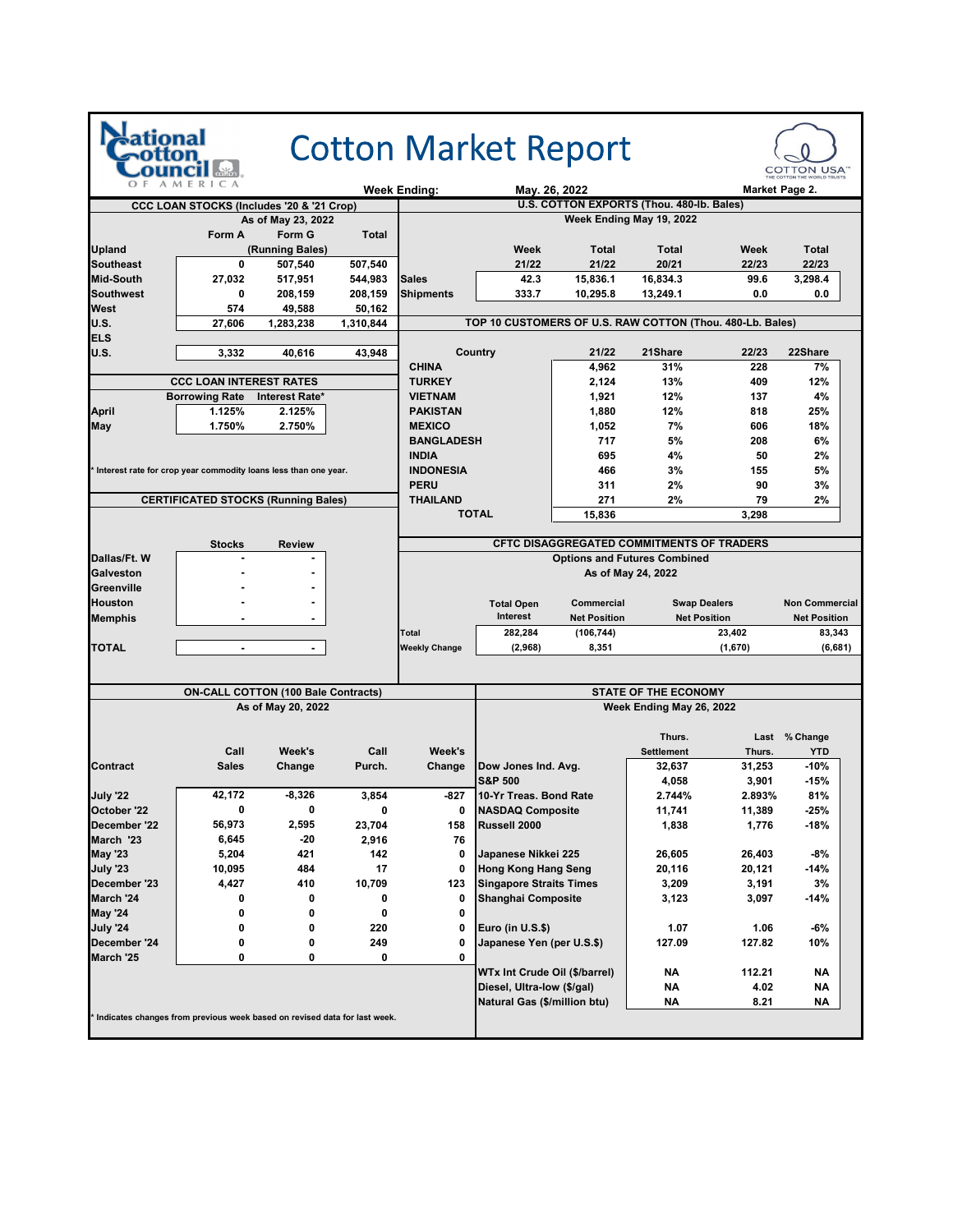|                                                       | AMERICA                                              |                               |            | Week Ending: |                           | <b>Cotton Market Report</b><br>May. 26, 2022 | Market Page 3.                   | <b>COTTON USA®</b> |  |
|-------------------------------------------------------|------------------------------------------------------|-------------------------------|------------|--------------|---------------------------|----------------------------------------------|----------------------------------|--------------------|--|
|                                                       | COTTON SUPPLY AND DEMAND (Million 480-lb. Bales)     |                               |            |              |                           |                                              | <b>U.S. COTTON TEXTILE TRADE</b> |                    |  |
|                                                       |                                                      | <b>Estimates for May 2022</b> |            |              |                           |                                              | <b>YTD Mar22</b>                 | YTD_Mar21          |  |
|                                                       | US                                                   |                               |            | World        |                           |                                              | (Million 480-lb. Bale Equiv.)    |                    |  |
|                                                       | 21/22                                                | 22/23p                        | 21/22      | 22/23p       |                           | <b>Imports</b>                               | 5.24                             | 4.71               |  |
| <b>Beginning Stocks</b>                               | 3.2                                                  | 3.4                           | 88.1       | 83.7         |                           | <b>Exports</b>                               | 0.74                             | 0.76               |  |
| Production                                            | 17.5                                                 | 16.5                          | 118.5      | 121.1        |                           |                                              |                                  |                    |  |
| <b>Imports</b>                                        | 0.0                                                  | 0.0                           | 45.5       | 47.6         |                           | US COTTONSEED SUPPLY AND DISAPPEARANCE       |                                  |                    |  |
| <b>Total Supply</b>                                   | 20.7                                                 | 19.9                          | 206.5      | 204.7        |                           |                                              | (000 Short Tons)                 |                    |  |
| <b>Mill Use</b>                                       | 2.6                                                  | 2.5                           | 122.9      | 122.0        |                           |                                              | <b>Marketing Year</b>            |                    |  |
| <b>Exports</b>                                        | 14.8                                                 | 14.5                          | 45.5       | 47.6         |                           |                                              | 21/22                            | 22/23              |  |
| <b>Total Use</b>                                      | 17.3                                                 | 17.0                          | 122.9      | 122.0        |                           | <b>Beg. Stocks</b>                           | 393                              | 422                |  |
| <b>Ending Stocks</b>                                  | 3.4                                                  | 2.9                           | 83.7       | 82.8         |                           | <b>Production</b>                            | 5,323                            | 5,115              |  |
| <b>Stocks/Use Ratio</b>                               | 19.7%                                                | 17.1%                         | 68.0%      | 67.9%        |                           | <b>Imports</b>                               | 25                               | 5                  |  |
| *20/21 estimates by USDA, 21/22 projections from USDA |                                                      |                               |            |              |                           | <b>Total Supply</b>                          | 5,741                            | 5,542              |  |
|                                                       |                                                      |                               |            |              |                           | Crush                                        | 1,475                            | 1,550              |  |
|                                                       | <b>MAY US COTTON PRODUCTION ESTIMATE, 21/22 CROP</b> |                               |            |              |                           | <b>Exports</b>                               | 285                              | 275                |  |
|                                                       |                                                      |                               |            |              |                           | Other                                        | 3,559                            | 3,295              |  |
|                                                       |                                                      |                               | Yield per  |              |                           | <b>Total Demand</b>                          | 5,319                            | 5,120              |  |
|                                                       | <b>Planted Acres</b>                                 | Harv. Acres                   | Harv. Acre | 5-Year Avg.  | 480-Lb. Bales End. Stocks |                                              | 422                              | 422                |  |
|                                                       | (Thou.)                                              | (Thou.)                       | (Lb.)      | Yield (Lb.)  | (Thou.)                   |                                              |                                  |                    |  |
| <b>UPLAND</b>                                         |                                                      |                               |            |              |                           | <b>USDA-ERS May Oil Crops Outlook.</b>       |                                  |                    |  |
| <b>SOUTHEAST</b>                                      | 2,327                                                | 2,297                         | 917        | 856          | 4,389                     |                                              |                                  |                    |  |
| Alabama                                               | 405                                                  | 401                           | 826        | 889          | 690                       | US COTTONSEED MEAL SUPPLY AND DISAPPEARANCE  |                                  |                    |  |
| Florida                                               | 92                                                   | 90                            | 640        | 737          | 120                       |                                              | (000 Short Tons)                 |                    |  |
| Georgia                                               | 1,170                                                | 1,160                         | 914        | 859          | 2,210                     |                                              | <b>Marketing Year</b>            |                    |  |
| <b>North Carolina</b>                                 | 375                                                  | 365                           | 1,017      | 861          | 773                       |                                              | 21/22                            | 22/23              |  |
| <b>South Carolina</b>                                 | 210                                                  | 207                           | 986        | 788          | 425                       | Beg. Stocks                                  | 39                               | 25                 |  |
| Virginia                                              | 75                                                   | 74                            | 1,109      | 935          | 171                       | Production                                   | 665                              | 700                |  |
| <b>MID-SOUTH</b>                                      | 1,625                                                | 1,589                         | 1,131      | 1,118        | 3,744                     | Imports                                      | 0                                | 0                  |  |
| <b>Arkansas</b>                                       | 480                                                  | 475                           | 1,248      | 1,155        | 1,235                     | <b>Total Supply</b>                          | 704                              | 725                |  |
| Louisiana                                             | 110                                                  | 104                           | 1,011      | 990          | 219                       | Consumption                                  | 619                              | 625                |  |
| <b>Mississippi</b>                                    | 445                                                  | 430                           | 997        | 1,110        | 893                       | Exports                                      | 60                               | 60                 |  |
| <b>Missouri</b>                                       | 315                                                  | 310                           | 1,260      | 1,196        | 814                       | <b>Demand</b>                                | 679                              | 685                |  |
| <b>Tennessee</b>                                      | 275                                                  | 270                           | 1,036      | 1,078        | 583                       | <b>End. Stocks</b>                           | 25                               | 40                 |  |
| <b>SOUTHWEST</b>                                      | 6,955                                                | 6,092                         | 676        | 730          | 8,580                     |                                              |                                  |                    |  |
| <b>Kansas</b>                                         | 110                                                  | 102                           | 880        | 946          | 187                       | USDA-ERS May Oil Crops Outlook.              |                                  |                    |  |
| Oklahoma                                              | 495                                                  | 440                           | 756        | 763          | 693                       |                                              |                                  |                    |  |
| Texas                                                 | 6,350                                                | 5,550                         | 666        | 722          | 7,700                     | US COTTONSEED OIL SUPPLY AND DISAPPEARANCE   |                                  |                    |  |
| WEST                                                  | 182                                                  | 171                           | 1,346      | 1,350        | 478                       |                                              | (Million Pounds)                 |                    |  |
| Arizona                                               | 120                                                  | 119                           | 1,275      | 1,325        | 316                       |                                              | <b>Marketing Year</b>            |                    |  |
| California                                            | 26                                                   | 26                            | 1,920      | 1,667        | 102                       |                                              | 21/22                            | 22/23              |  |
| <b>New Mexico</b>                                     | 36                                                   | 26                            | 1,108      | 1,012        | 60                        | <b>Beg. Stocks</b>                           | 48                               | 45                 |  |
| <b>TOTAL UPLAND</b>                                   | 11,089                                               | 10,149                        | 813        | 852          | 17,191                    | <b>Production</b>                            | 400                              | 410                |  |
| <b>TOTAL ELS</b>                                      | 127                                                  | 124                           | 1,287      | 1,435        | 332                       | <b>Imports</b>                               | 5                                | 5                  |  |
| Arizona                                               | 9                                                    | 9                             | 982        | 922          | 18                        | <b>Total Supply</b>                          | 453                              | 460                |  |
| California                                            | 88                                                   | 87                            | 1,501      | 1,545        | 272                       | <b>Domestic Consumption</b>                  | 313                              | 350                |  |
| <b>New Mexico</b>                                     | 13                                                   | 12                            | 640        | 805          | 16                        | <b>Exports</b>                               | 95                               | 65                 |  |
| <b>Texas</b>                                          | 17                                                   | 16                            | 780        | 849          | 26                        | <b>Total Demand</b>                          | 408                              | 415                |  |
| <b>ALL COTTON</b>                                     | 11,216                                               | 10,272                        | 819        | 864          | 17,523                    | End. Stocks                                  | 45                               | 45                 |  |
| Source: USDA-NASS May Annual Crop Production Report.  |                                                      |                               |            |              |                           | USDA-ERS May Oil Crops Outlook.              |                                  |                    |  |